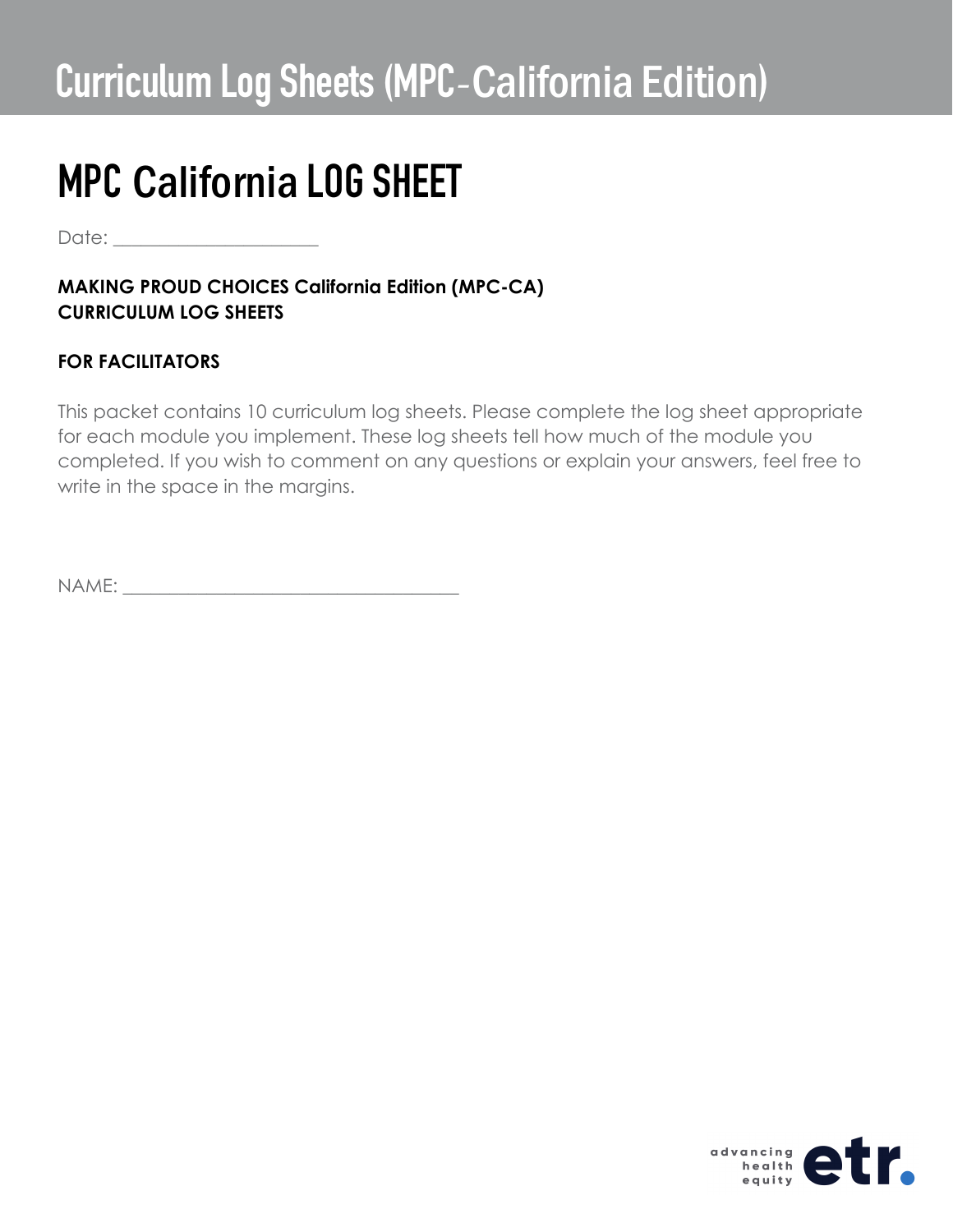### **MAKING PROUD CHOICES California Edition (MPC-CA) CURRICULUM LOG SHEETS**

**Instructions:** For each activity, indicate whether the activity was fully completed, partially completed, or not done at all. Place a check in the appropriate column.

## **Pre-Module** – **Setting the Stage: Sexual Diversity and Healthy Relationships**

| <b>ACTIVITY</b>                                                 | <b>NOT DONE</b> | <b>PARTIALLY COMPLETED</b> | <b>FULLY COMPLETED</b> |
|-----------------------------------------------------------------|-----------------|----------------------------|------------------------|
| A. Group<br>Agreements and<br>Understanding<br>Sexual Diversity |                 |                            |                        |
| <b>B. Healthy</b><br>Relationships                              |                 |                            |                        |

Did you add anything that was not a part of this module as written in the manual? No No Wes If yes, please describe what you added:

\_\_\_\_\_\_\_\_\_\_\_\_\_\_\_\_\_\_\_\_\_\_\_\_\_\_\_\_\_\_\_\_\_\_\_\_\_\_\_\_\_\_\_\_\_\_\_\_\_\_\_\_\_\_\_\_\_\_\_\_\_\_\_\_\_\_\_\_\_\_\_\_\_\_\_\_\_\_\_\_\_\_\_\_\_\_\_\_\_\_ \_\_\_\_\_\_\_\_\_\_\_\_\_\_\_\_\_\_\_\_\_\_\_\_\_\_\_\_\_\_\_\_\_\_\_\_\_\_\_\_\_\_\_\_\_\_\_\_\_\_\_\_\_\_\_\_\_\_\_\_\_\_\_\_\_\_\_\_\_\_\_\_\_\_\_\_\_\_\_\_\_\_\_\_\_\_\_\_\_\_ \_\_\_\_\_\_\_\_\_\_\_\_\_\_\_\_\_\_\_\_\_\_\_\_\_\_\_\_\_\_\_\_\_\_\_\_\_\_\_\_\_\_\_\_\_\_\_\_\_\_\_\_\_\_\_\_\_\_\_\_\_\_\_\_\_\_\_\_\_\_\_\_\_\_\_\_\_\_\_\_\_\_\_\_\_\_\_\_\_\_

 $\_$  , and the set of the set of the set of the set of the set of the set of the set of the set of the set of the set of the set of the set of the set of the set of the set of the set of the set of the set of the set of th

For each activity that you did not complete, please explain why:

\_\_\_\_\_\_\_\_\_\_\_\_\_\_\_\_\_\_\_\_\_\_\_\_\_\_\_\_\_\_\_\_\_\_\_\_\_\_\_\_\_\_\_\_\_\_\_\_\_\_\_\_\_\_\_\_\_\_\_\_\_\_\_\_\_\_\_\_  $\_$  , and the contribution of the contribution of  $\mathcal{L}_\mathcal{A}$  , and the contribution of  $\mathcal{L}_\mathcal{A}$ 

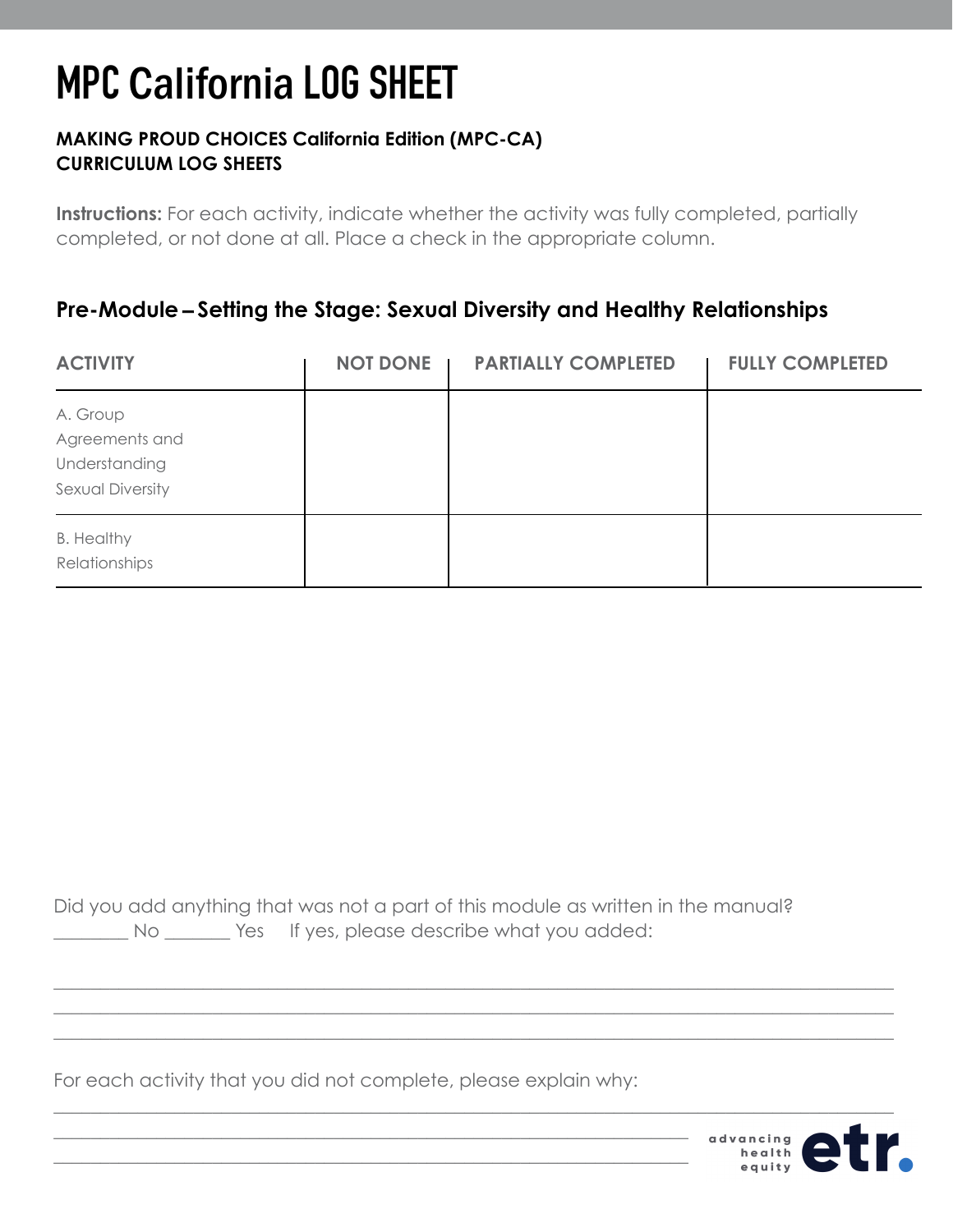### **MAKING PROUD CHOICES California Edition (MPC-CA) CURRICULUM LOG SHEETS**

**Instructions:** For each activity, indicate whether the activity was fully completed, partially completed, or not done at all. Place a check in the appropriate column.

## **Module 1 – Getting to Know You & Steps to Making Your Dreams Come True**

| <b>ACTIVITY</b>                                              | <b>NOT DONE</b> | <b>PARTIALLY COMPLETED</b> | <b>FULLY COMPLETED</b> |
|--------------------------------------------------------------|-----------------|----------------------------|------------------------|
| A. Welcome and<br>Program Overview                           |                 |                            |                        |
| <b>B. Welcome Activity</b>                                   |                 |                            |                        |
| C. Creating Group<br>Agreements                              |                 |                            |                        |
| D. Be Proud! Be Responsible!<br>Brainstorm                   |                 |                            |                        |
| E. Brainstorming<br>About Teens and Sex                      |                 |                            |                        |
| F. Goals and<br>Dreams Timeline                              |                 |                            |                        |
| G. Brainstorming Obstacles or<br>Detours Along Your Timeline |                 |                            |                        |

Did you add anything that was not a part of this module as written in the manual? No No Wes If yes, please describe what you added:

\_\_\_\_\_\_\_\_\_\_\_\_\_\_\_\_\_\_\_\_\_\_\_\_\_\_\_\_\_\_\_\_\_\_\_\_\_\_\_\_\_\_\_\_\_\_\_\_\_\_\_\_\_\_\_\_\_\_\_\_\_\_\_\_\_\_\_\_\_\_\_\_\_\_\_\_\_\_\_\_\_\_\_\_\_\_\_\_\_\_ \_\_\_\_\_\_\_\_\_\_\_\_\_\_\_\_\_\_\_\_\_\_\_\_\_\_\_\_\_\_\_\_\_\_\_\_\_\_\_\_\_\_\_\_\_\_\_\_\_\_\_\_\_\_\_\_\_\_\_\_\_\_\_\_\_\_\_\_\_\_\_\_\_\_\_\_\_\_\_\_\_\_\_\_\_\_\_\_\_\_ \_\_\_\_\_\_\_\_\_\_\_\_\_\_\_\_\_\_\_\_\_\_\_\_\_\_\_\_\_\_\_\_\_\_\_\_\_\_\_\_\_\_\_\_\_\_\_\_\_\_\_\_\_\_\_\_\_\_\_\_\_\_\_\_\_\_\_\_\_\_\_\_\_\_\_\_\_\_\_\_\_\_\_\_\_\_\_\_\_\_

 $\_$  , and the set of the set of the set of the set of the set of the set of the set of the set of the set of the set of the set of the set of the set of the set of the set of the set of the set of the set of the set of th

For each activity that you did not complete, please explain why:

\_\_\_\_\_\_\_\_\_\_\_\_\_\_\_\_\_\_\_\_\_\_\_\_\_\_\_\_\_\_\_\_\_\_\_\_\_\_\_\_\_\_\_\_\_\_\_\_\_\_\_\_\_\_\_\_\_\_\_\_\_\_\_\_\_\_\_\_  $\_$  , and the contribution of the contribution of  $\mathcal{L}_\mathcal{A}$  , and the contribution of  $\mathcal{L}_\mathcal{A}$ 

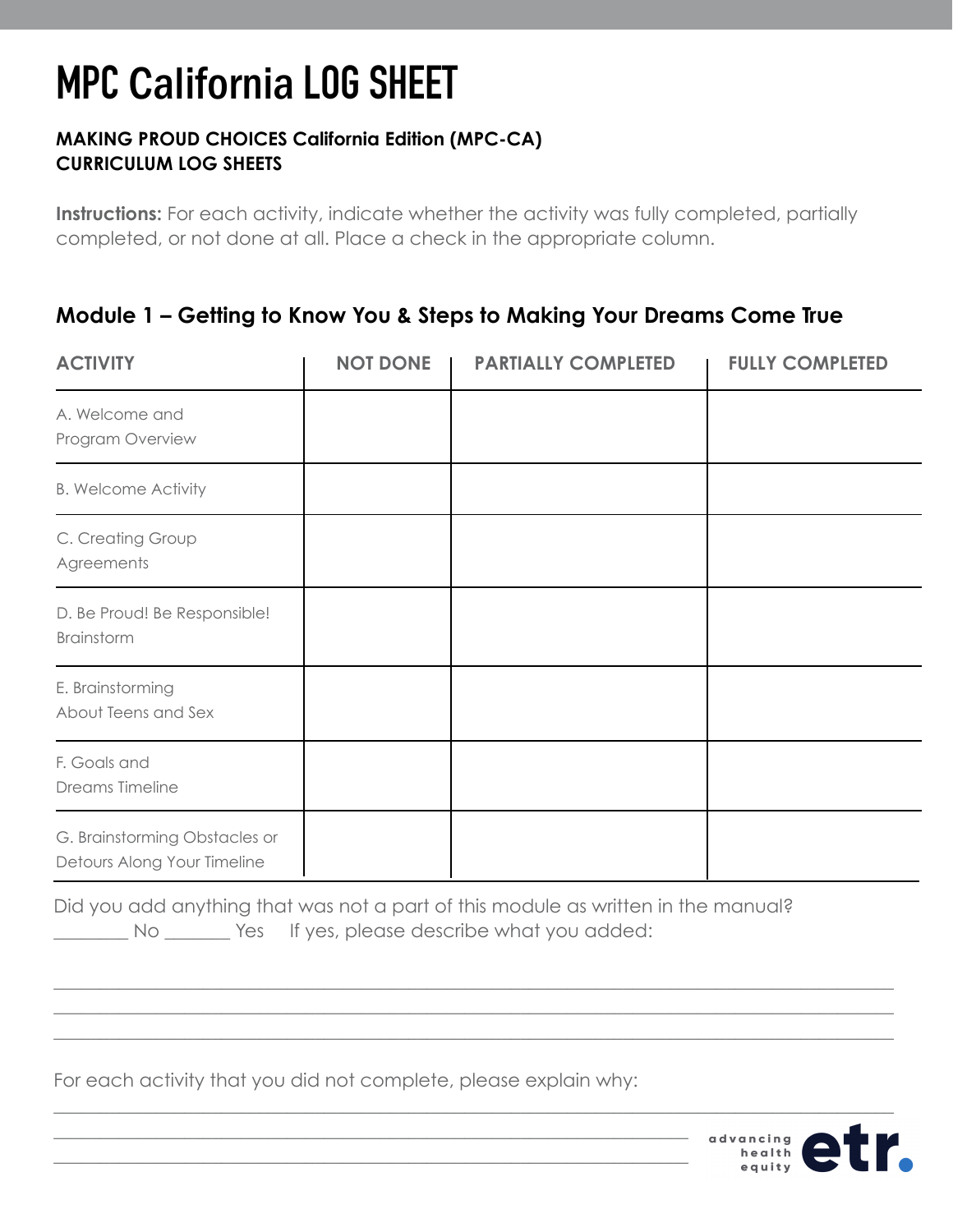### **MAKING PROUD CHOICES California Edition (MPC-CA) CURRICULUM LOG SHEETS**

**Instructions:** For each activity, indicate whether the activity was fully completed, partially completed, or not done at all. Place a check in the appropriate column.

## **Module 2 – A Possible Outcome of Unprotected Sex: HIV Infection**

| <b>ACTIVITY</b>                                      | <b>NOT DONE</b> | <b>PARTIALLY COMPLETED</b> | <b>FULLY COMPLETED</b> |
|------------------------------------------------------|-----------------|----------------------------|------------------------|
| A. Discussing HIV and AIDS                           |                 |                            |                        |
| <b>B.</b> The Subject Is HIV<br>Video and Discussion |                 |                            |                        |
| C. True or False: HIV                                |                 |                            |                        |
| D. HIV Risk Continuum                                |                 |                            |                        |

\_\_\_\_\_\_\_\_\_\_\_\_\_\_\_\_\_\_\_\_\_\_\_\_\_\_\_\_\_\_\_\_\_\_\_\_\_\_\_\_\_\_\_\_\_\_\_\_\_\_\_\_\_\_\_\_\_\_\_\_\_\_\_\_\_\_\_\_\_\_\_\_\_\_\_\_\_\_\_\_\_\_\_\_\_\_\_\_\_\_ \_\_\_\_\_\_\_\_\_\_\_\_\_\_\_\_\_\_\_\_\_\_\_\_\_\_\_\_\_\_\_\_\_\_\_\_\_\_\_\_\_\_\_\_\_\_\_\_\_\_\_\_\_\_\_\_\_\_\_\_\_\_\_\_\_\_\_\_\_\_\_\_\_\_\_\_\_\_\_\_\_\_\_\_\_\_\_\_\_\_ \_\_\_\_\_\_\_\_\_\_\_\_\_\_\_\_\_\_\_\_\_\_\_\_\_\_\_\_\_\_\_\_\_\_\_\_\_\_\_\_\_\_\_\_\_\_\_\_\_\_\_\_\_\_\_\_\_\_\_\_\_\_\_\_\_\_\_\_\_\_\_\_\_\_\_\_\_\_\_\_\_\_\_\_\_\_\_\_\_\_

\_\_\_\_\_\_\_\_\_\_\_\_\_\_\_\_\_\_\_\_\_\_\_\_\_\_\_\_\_\_\_\_\_\_\_\_\_\_\_\_\_\_\_\_\_\_\_\_\_\_\_\_\_\_\_\_\_\_\_\_\_\_\_\_\_\_\_\_\_\_\_\_\_\_\_\_\_\_\_\_\_\_\_\_\_\_\_\_\_\_ \_\_\_\_\_\_\_\_\_\_\_\_\_\_\_\_\_\_\_\_\_\_\_\_\_\_\_\_\_\_\_\_\_\_\_\_\_\_\_\_\_\_\_\_\_\_\_\_\_\_\_\_\_\_\_\_\_\_\_\_\_\_\_\_\_\_\_\_\_\_\_\_\_\_\_\_\_\_\_\_\_\_\_\_\_\_\_\_\_\_ \_\_\_\_\_\_\_\_\_\_\_\_\_\_\_\_\_\_\_\_\_\_\_\_\_\_\_\_\_\_\_\_\_\_\_\_\_\_\_\_\_\_\_\_\_\_\_\_\_\_\_\_\_\_\_\_\_\_\_\_\_\_\_\_\_\_\_\_\_\_\_\_\_\_\_\_\_\_\_\_\_\_\_\_\_\_\_\_\_\_

Did you add anything that was not a part of this module as written in the manual? \_\_\_\_\_\_\_\_ No \_\_\_\_\_\_\_ Yes If yes, please describe what you added:

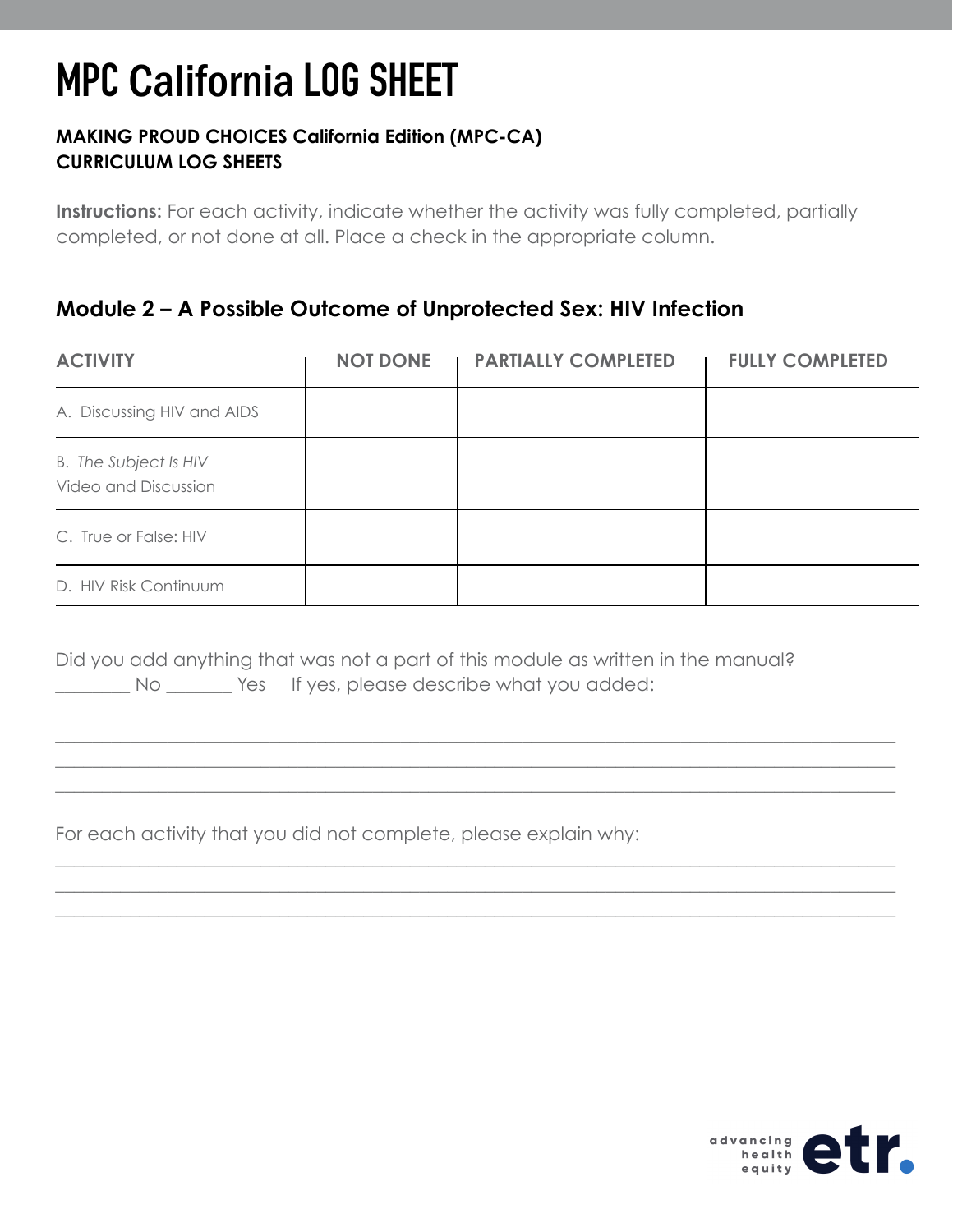### **MAKING PROUD CHOICES California Edition (MPC-CA) CURRICULUM LOG SHEETS**

**Instructions:** For each activity, indicate whether the activity was fully completed, partially completed, or not done at all. Place a check in the appropriate column.

## **Module 3 – Attitudes About Sex, HIV and Condom Use**

| <b>ACTIVITY</b>                                | <b>NOT DONE</b> | <b>I PARTIALLY COMPLETED</b> | <b>FULLY COMPLETED</b> |
|------------------------------------------------|-----------------|------------------------------|------------------------|
| A. The Hard Way<br><b>Video and Discussion</b> |                 |                              |                        |
| <b>B. Calling Koko</b>                         |                 |                              |                        |

\_\_\_\_\_\_\_\_\_\_\_\_\_\_\_\_\_\_\_\_\_\_\_\_\_\_\_\_\_\_\_\_\_\_\_\_\_\_\_\_\_\_\_\_\_\_\_\_\_\_\_\_\_\_\_\_\_\_\_\_\_\_\_\_\_\_\_\_\_\_\_\_\_\_\_\_\_\_\_\_\_\_\_\_\_\_\_\_\_\_ \_\_\_\_\_\_\_\_\_\_\_\_\_\_\_\_\_\_\_\_\_\_\_\_\_\_\_\_\_\_\_\_\_\_\_\_\_\_\_\_\_\_\_\_\_\_\_\_\_\_\_\_\_\_\_\_\_\_\_\_\_\_\_\_\_\_\_\_\_\_\_\_\_\_\_\_\_\_\_\_\_\_\_\_\_\_\_\_\_\_ \_\_\_\_\_\_\_\_\_\_\_\_\_\_\_\_\_\_\_\_\_\_\_\_\_\_\_\_\_\_\_\_\_\_\_\_\_\_\_\_\_\_\_\_\_\_\_\_\_\_\_\_\_\_\_\_\_\_\_\_\_\_\_\_\_\_\_\_\_\_\_\_\_\_\_\_\_\_\_\_\_\_\_\_\_\_\_\_\_\_

\_\_\_\_\_\_\_\_\_\_\_\_\_\_\_\_\_\_\_\_\_\_\_\_\_\_\_\_\_\_\_\_\_\_\_\_\_\_\_\_\_\_\_\_\_\_\_\_\_\_\_\_\_\_\_\_\_\_\_\_\_\_\_\_\_\_\_\_\_\_\_\_\_\_\_\_\_\_\_\_\_\_\_\_\_\_\_\_\_\_ \_\_\_\_\_\_\_\_\_\_\_\_\_\_\_\_\_\_\_\_\_\_\_\_\_\_\_\_\_\_\_\_\_\_\_\_\_\_\_\_\_\_\_\_\_\_\_\_\_\_\_\_\_\_\_\_\_\_\_\_\_\_\_\_\_\_\_\_\_\_\_\_\_\_\_\_\_\_\_\_\_\_\_\_\_\_\_\_\_\_ \_\_\_\_\_\_\_\_\_\_\_\_\_\_\_\_\_\_\_\_\_\_\_\_\_\_\_\_\_\_\_\_\_\_\_\_\_\_\_\_\_\_\_\_\_\_\_\_\_\_\_\_\_\_\_\_\_\_\_\_\_\_\_\_\_\_\_\_\_\_\_\_\_\_\_\_\_\_\_\_\_\_\_\_\_\_\_\_\_\_

|    | Did you add anything that was not a part of this module as written in the manual? |
|----|-----------------------------------------------------------------------------------|
| Νo | Yes If yes, please describe what you added:                                       |

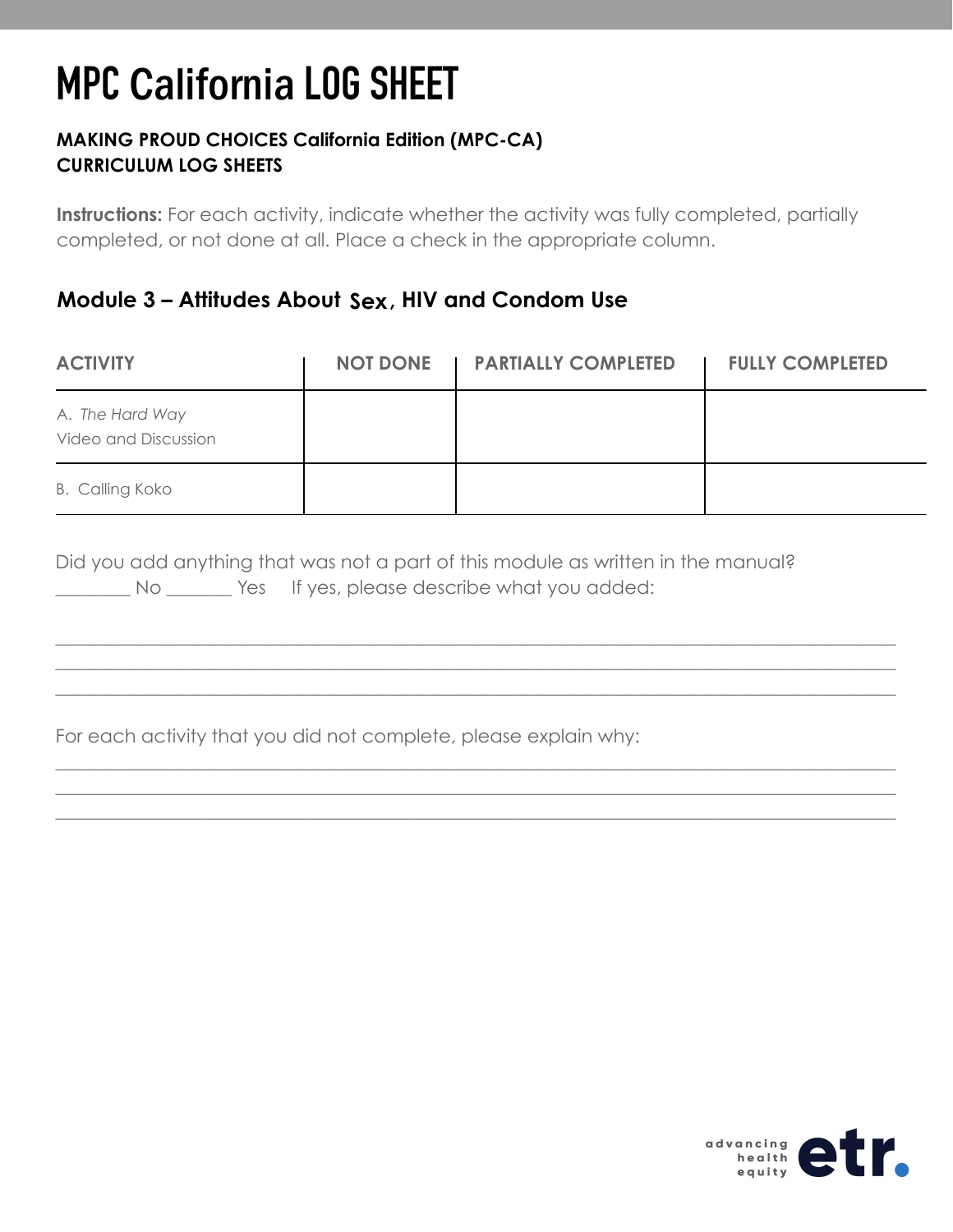### **MAKING PROUD CHOICES California Edition (MPC-CA) CURRICULUM LOG SHEETS**

**Instructions:** For each activity, indicate whether the activity was fully completed, partially completed, or not done at all. Place a check in the appropriate column.

## **Module 4 – Strategies for Preventing HIV Infection: Stop, Think, and Act**

| <b>ACTIVITY</b>                                                                | <b>NOT DONE</b> | <b>PARTIALLY COMPLETED</b> | <b>FULLY COMPLETED</b> |
|--------------------------------------------------------------------------------|-----------------|----------------------------|------------------------|
| A. Only Yes Means Yes:<br><b>Affirmative Consent</b>                           |                 |                            |                        |
| B. STOP, THINK and ACT:<br>Introduction to Problem Solving                     |                 |                            |                        |
| C. Sean and Morgan Case<br>Study: Problem Solving Using<br>STOP, THINK and ACT |                 |                            |                        |
| D. Nicole's Choice<br>Video and Discussion                                     |                 |                            |                        |

Did you add anything that was not a part of this module as written in the manual? No Wester If yes, please describe what you added:

\_\_\_\_\_\_\_\_\_\_\_\_\_\_\_\_\_\_\_\_\_\_\_\_\_\_\_\_\_\_\_\_\_\_\_\_\_\_\_\_\_\_\_\_\_\_\_\_\_\_\_\_\_\_\_\_\_\_\_\_\_\_\_\_\_\_\_\_\_\_\_\_\_\_\_\_\_\_\_\_\_\_\_\_\_\_\_\_\_\_ \_\_\_\_\_\_\_\_\_\_\_\_\_\_\_\_\_\_\_\_\_\_\_\_\_\_\_\_\_\_\_\_\_\_\_\_\_\_\_\_\_\_\_\_\_\_\_\_\_\_\_\_\_\_\_\_\_\_\_\_\_\_\_\_\_\_\_\_\_\_\_\_\_\_\_\_\_\_\_\_\_\_\_\_\_\_\_\_\_\_ \_\_\_\_\_\_\_\_\_\_\_\_\_\_\_\_\_\_\_\_\_\_\_\_\_\_\_\_\_\_\_\_\_\_\_\_\_\_\_\_\_\_\_\_\_\_\_\_\_\_\_\_\_\_\_\_\_\_\_\_\_\_\_\_\_\_\_\_\_\_\_\_\_\_\_\_\_\_\_\_\_\_\_\_\_\_\_\_\_\_

\_\_\_\_\_\_\_\_\_\_\_\_\_\_\_\_\_\_\_\_\_\_\_\_\_\_\_\_\_\_\_\_\_\_\_\_\_\_\_\_\_\_\_\_\_\_\_\_\_\_\_\_\_\_\_\_\_\_\_\_\_\_\_\_\_\_\_\_\_\_\_\_\_\_\_\_\_\_\_\_\_\_\_\_\_\_\_\_\_\_ \_\_\_\_\_\_\_\_\_\_\_\_\_\_\_\_\_\_\_\_\_\_\_\_\_\_\_\_\_\_\_\_\_\_\_\_\_\_\_\_\_\_\_\_\_\_\_\_\_\_\_\_\_\_\_\_\_\_\_\_\_\_\_\_\_\_\_\_\_\_\_\_\_\_\_\_\_\_\_\_\_\_\_\_\_\_\_\_\_\_ \_\_\_\_\_\_\_\_\_\_\_\_\_\_\_\_\_\_\_\_\_\_\_\_\_\_\_\_\_\_\_\_\_\_\_\_\_\_\_\_\_\_\_\_\_\_\_\_\_\_\_\_\_\_\_\_\_\_\_\_\_\_\_\_\_\_\_\_\_\_\_\_\_\_\_\_\_\_\_\_\_\_\_\_\_\_\_\_\_\_

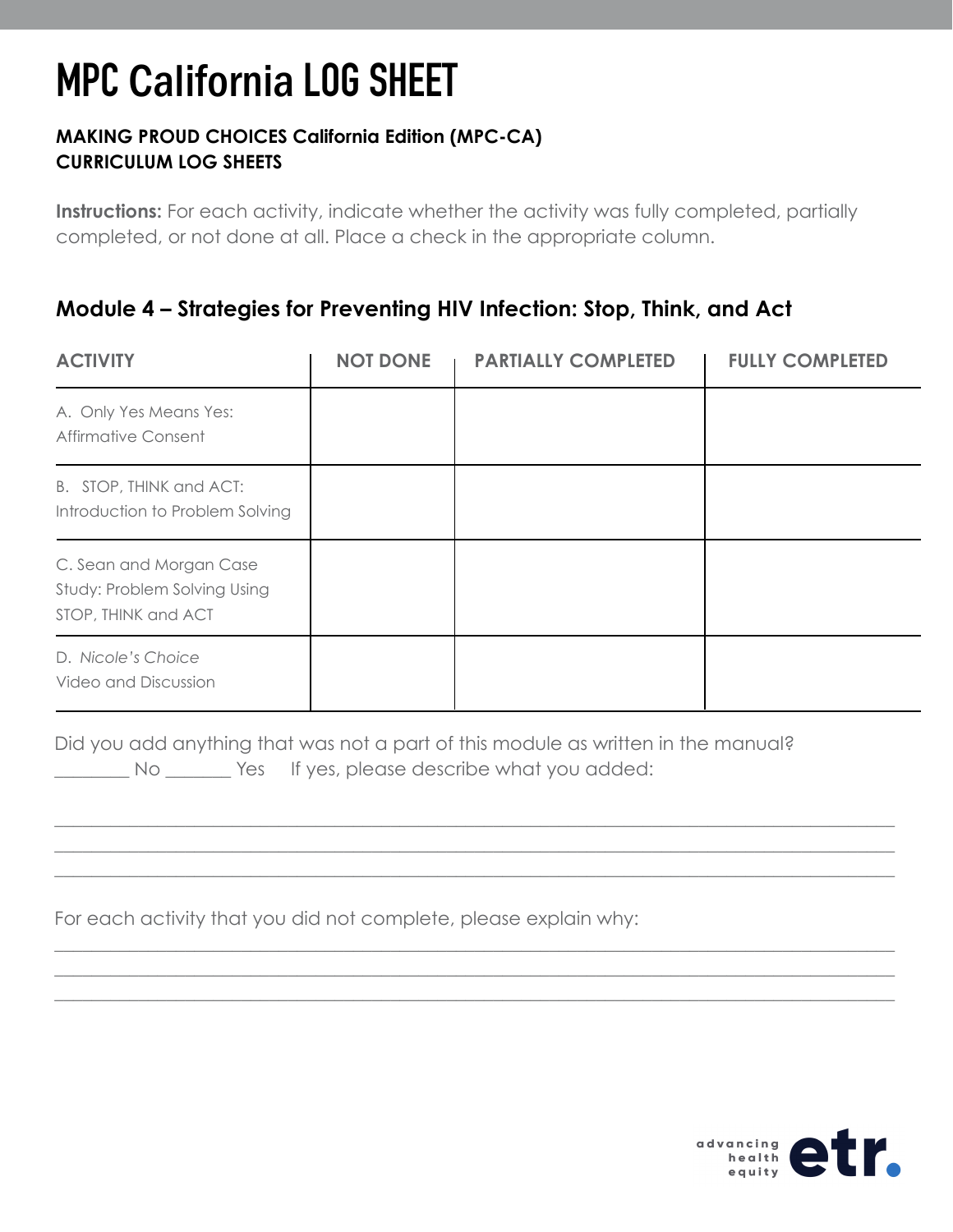#### **MAKING PROUD CHOICES California Edition (MPC-CA) CURRICULUM LOG SHEETS**

**Instructions:** For each activity, indicate whether the activity was fully completed, partially completed, or not done at all. Place a check in the appropriate column.

### **Module 5 – Possible Outcomes of Unprotected Sex: STIs**

| <b>ACTIVITY</b>                                     | <b>NOT DONE</b> | <b>PARTIALLY COMPLETED</b> | <b>FULLY COMPLETED</b> |
|-----------------------------------------------------|-----------------|----------------------------|------------------------|
| A. The HIV/AIDS Game                                |                 |                            |                        |
| <b>B. STI Facts OR</b><br>The Subject Is STDs Video |                 |                            |                        |
| C. The Transmission Game                            |                 |                            |                        |
| D. What I Think About HIV/STI<br>and Safer Sex      |                 |                            |                        |

Did you add anything that was not a part of this module as written in the manual? \_\_\_\_\_\_\_\_ No \_\_\_\_\_\_\_ Yes If yes, please describe what you added:

\_\_\_\_\_\_\_\_\_\_\_\_\_\_\_\_\_\_\_\_\_\_\_\_\_\_\_\_\_\_\_\_\_\_\_\_\_\_\_\_\_\_\_\_\_\_\_\_\_\_\_\_\_\_\_\_\_\_\_\_\_\_\_\_\_\_\_\_\_\_\_\_\_\_\_\_\_\_\_\_\_\_\_\_\_\_\_\_\_\_ \_\_\_\_\_\_\_\_\_\_\_\_\_\_\_\_\_\_\_\_\_\_\_\_\_\_\_\_\_\_\_\_\_\_\_\_\_\_\_\_\_\_\_\_\_\_\_\_\_\_\_\_\_\_\_\_\_\_\_\_\_\_\_\_\_\_\_\_\_\_\_\_\_\_\_\_\_\_\_\_\_\_\_\_\_\_\_\_\_\_ \_\_\_\_\_\_\_\_\_\_\_\_\_\_\_\_\_\_\_\_\_\_\_\_\_\_\_\_\_\_\_\_\_\_\_\_\_\_\_\_\_\_\_\_\_\_\_\_\_\_\_\_\_\_\_\_\_\_\_\_\_\_\_\_\_\_\_\_\_\_\_\_\_\_\_\_\_\_\_\_\_\_\_\_\_\_\_\_\_\_

\_\_\_\_\_\_\_\_\_\_\_\_\_\_\_\_\_\_\_\_\_\_\_\_\_\_\_\_\_\_\_\_\_\_\_\_\_\_\_\_\_\_\_\_\_\_\_\_\_\_\_\_\_\_\_\_\_\_\_\_\_\_\_\_\_\_\_\_\_\_\_\_\_\_\_\_\_\_\_\_\_\_\_\_\_\_\_\_\_\_ \_\_\_\_\_\_\_\_\_\_\_\_\_\_\_\_\_\_\_\_\_\_\_\_\_\_\_\_\_\_\_\_\_\_\_\_\_\_\_\_\_\_\_\_\_\_\_\_\_\_\_\_\_\_\_\_\_\_\_\_\_\_\_\_\_\_\_\_\_\_\_\_\_\_\_\_\_\_\_\_\_\_\_\_\_\_\_\_\_\_ \_\_\_\_\_\_\_\_\_\_\_\_\_\_\_\_\_\_\_\_\_\_\_\_\_\_\_\_\_\_\_\_\_\_\_\_\_\_\_\_\_\_\_\_\_\_\_\_\_\_\_\_\_\_\_\_\_\_\_\_\_\_\_\_\_\_\_\_\_\_\_\_\_\_\_\_\_\_\_\_\_\_\_\_\_\_\_\_\_\_

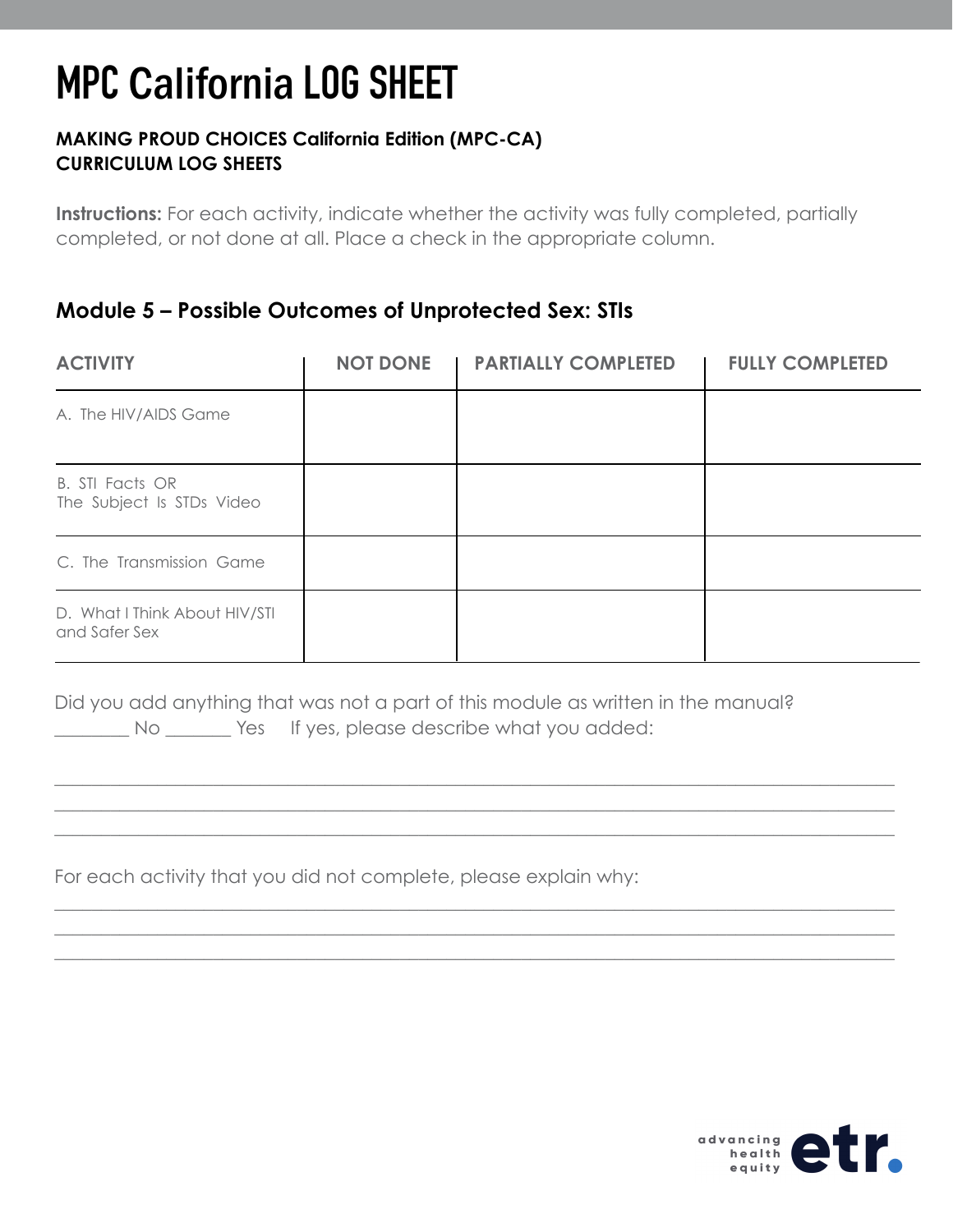### **MAKING PROUD CHOICES California Edition (MPC-CA) CURRICULUM LOG SHEETS**

**Instructions:** For each activity, indicate whether the activity was fully completed, partially completed, or not done at all. Place a check in the appropriate column.

## **Module 6 – A Possible Outcome of Unprotected Sex: Pregnancy, Part 1**

| <b>ACTIVITY</b>                                  | <b>NOT DONE</b> | <b>PARTIALLY COMPLETED</b> | <b>FULLY COMPLETED</b> |
|--------------------------------------------------|-----------------|----------------------------|------------------------|
| A. Condom Use Skills                             |                 |                            |                        |
| B. True or False:<br><b>Pregnancy Statements</b> |                 |                            |                        |
| C. Tanisha & Shay Video                          |                 |                            |                        |

Did you add anything that was not a part of this module as written in the manual? No Wester If yes, please describe what you added:

\_\_\_\_\_\_\_\_\_\_\_\_\_\_\_\_\_\_\_\_\_\_\_\_\_\_\_\_\_\_\_\_\_\_\_\_\_\_\_\_\_\_\_\_\_\_\_\_\_\_\_\_\_\_\_\_\_\_\_\_\_\_\_\_\_\_\_\_\_\_\_\_\_\_\_\_\_\_\_\_\_\_\_\_\_\_\_\_\_\_ \_\_\_\_\_\_\_\_\_\_\_\_\_\_\_\_\_\_\_\_\_\_\_\_\_\_\_\_\_\_\_\_\_\_\_\_\_\_\_\_\_\_\_\_\_\_\_\_\_\_\_\_\_\_\_\_\_\_\_\_\_\_\_\_\_\_\_\_\_\_\_\_\_\_\_\_\_\_\_\_\_\_\_\_\_\_\_\_\_\_ \_\_\_\_\_\_\_\_\_\_\_\_\_\_\_\_\_\_\_\_\_\_\_\_\_\_\_\_\_\_\_\_\_\_\_\_\_\_\_\_\_\_\_\_\_\_\_\_\_\_\_\_\_\_\_\_\_\_\_\_\_\_\_\_\_\_\_\_\_\_\_\_\_\_\_\_\_\_\_\_\_\_\_\_\_\_\_\_\_\_

\_\_\_\_\_\_\_\_\_\_\_\_\_\_\_\_\_\_\_\_\_\_\_\_\_\_\_\_\_\_\_\_\_\_\_\_\_\_\_\_\_\_\_\_\_\_\_\_\_\_\_\_\_\_\_\_\_\_\_\_\_\_\_\_\_\_\_\_\_\_\_\_\_\_\_\_\_\_\_\_\_\_\_\_\_\_\_\_\_\_ \_\_\_\_\_\_\_\_\_\_\_\_\_\_\_\_\_\_\_\_\_\_\_\_\_\_\_\_\_\_\_\_\_\_\_\_\_\_\_\_\_\_\_\_\_\_\_\_\_\_\_\_\_\_\_\_\_\_\_\_\_\_\_\_\_\_\_\_\_\_\_\_\_\_\_\_\_\_\_\_\_\_\_\_\_\_\_\_\_\_ \_\_\_\_\_\_\_\_\_\_\_\_\_\_\_\_\_\_\_\_\_\_\_\_\_\_\_\_\_\_\_\_\_\_\_\_\_\_\_\_\_\_\_\_\_\_\_\_\_\_\_\_\_\_\_\_\_\_\_\_\_\_\_\_\_\_\_\_\_\_\_\_\_\_\_\_\_\_\_\_\_\_\_\_\_\_\_\_\_\_

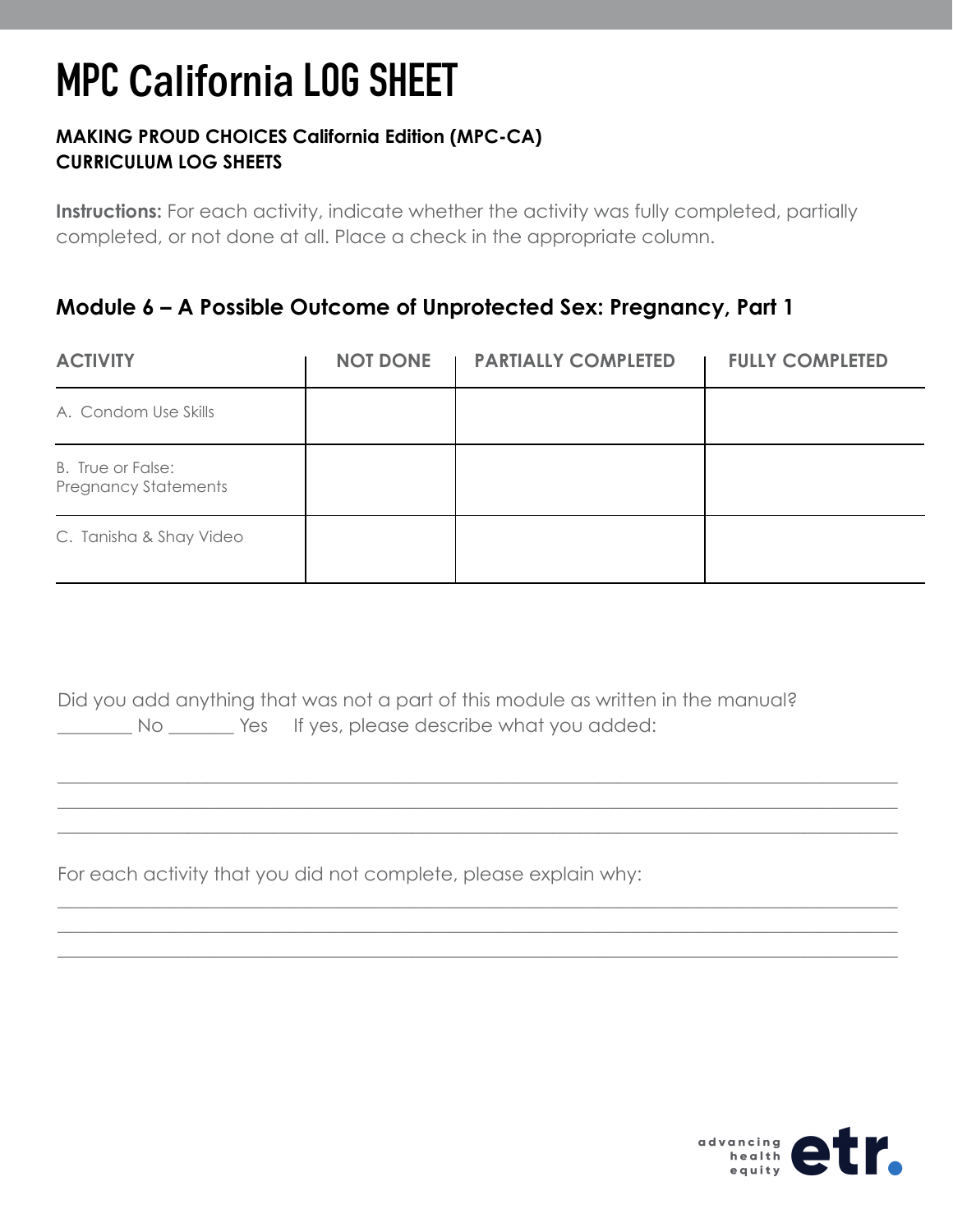#### **MAKING PROUD CHOICES California Edition (MPC-CA) CURRICULUM LOG SHEETS**

**Instructions:** For each activity, indicate whether the activity was fully completed, partially completed, or not done at all. Place a check in the appropriate column.

## **Module 7 – A Possible Outcome of Unprotected Sex: Pregnancy, Part 2**

| <b>ACTIVITY</b>                                      | <b>NOT DONE</b> | <b>I PARTIALLY COMPLETED</b> | <b>FULLY COMPLETED</b> |
|------------------------------------------------------|-----------------|------------------------------|------------------------|
| A. Birth Control Methods<br>Demonstration            |                 |                              |                        |
| B. Agree/Disagree - Attitudes<br>About Contraception |                 |                              |                        |

Did you add anything that was not a part of this module as written in the manual? No Wester If yes, please describe what you added:

\_\_\_\_\_\_\_\_\_\_\_\_\_\_\_\_\_\_\_\_\_\_\_\_\_\_\_\_\_\_\_\_\_\_\_\_\_\_\_\_\_\_\_\_\_\_\_\_\_\_\_\_\_\_\_\_\_\_\_\_\_\_\_\_\_\_\_\_\_\_\_\_\_\_\_\_\_\_\_\_\_\_\_\_\_\_\_\_\_\_ \_\_\_\_\_\_\_\_\_\_\_\_\_\_\_\_\_\_\_\_\_\_\_\_\_\_\_\_\_\_\_\_\_\_\_\_\_\_\_\_\_\_\_\_\_\_\_\_\_\_\_\_\_\_\_\_\_\_\_\_\_\_\_\_\_\_\_\_\_\_\_\_\_\_\_\_\_\_\_\_\_\_\_\_\_\_\_\_\_\_ \_\_\_\_\_\_\_\_\_\_\_\_\_\_\_\_\_\_\_\_\_\_\_\_\_\_\_\_\_\_\_\_\_\_\_\_\_\_\_\_\_\_\_\_\_\_\_\_\_\_\_\_\_\_\_\_\_\_\_\_\_\_\_\_\_\_\_\_\_\_\_\_\_\_\_\_\_\_\_\_\_\_\_\_\_\_\_\_\_\_

\_\_\_\_\_\_\_\_\_\_\_\_\_\_\_\_\_\_\_\_\_\_\_\_\_\_\_\_\_\_\_\_\_\_\_\_\_\_\_\_\_\_\_\_\_\_\_\_\_\_\_\_\_\_\_\_\_\_\_\_\_\_\_\_\_\_\_\_\_\_\_\_\_\_\_\_\_\_\_\_\_\_\_\_\_\_\_\_\_\_ \_\_\_\_\_\_\_\_\_\_\_\_\_\_\_\_\_\_\_\_\_\_\_\_\_\_\_\_\_\_\_\_\_\_\_\_\_\_\_\_\_\_\_\_\_\_\_\_\_\_\_\_\_\_\_\_\_\_\_\_\_\_\_\_\_\_\_\_\_\_\_\_\_\_\_\_\_\_\_\_\_\_\_\_\_\_\_\_\_\_ \_\_\_\_\_\_\_\_\_\_\_\_\_\_\_\_\_\_\_\_\_\_\_\_\_\_\_\_\_\_\_\_\_\_\_\_\_\_\_\_\_\_\_\_\_\_\_\_\_\_\_\_\_\_\_\_\_\_\_\_\_\_\_\_\_\_\_\_\_\_\_\_\_\_\_\_\_\_\_\_\_\_\_\_\_\_\_\_\_\_

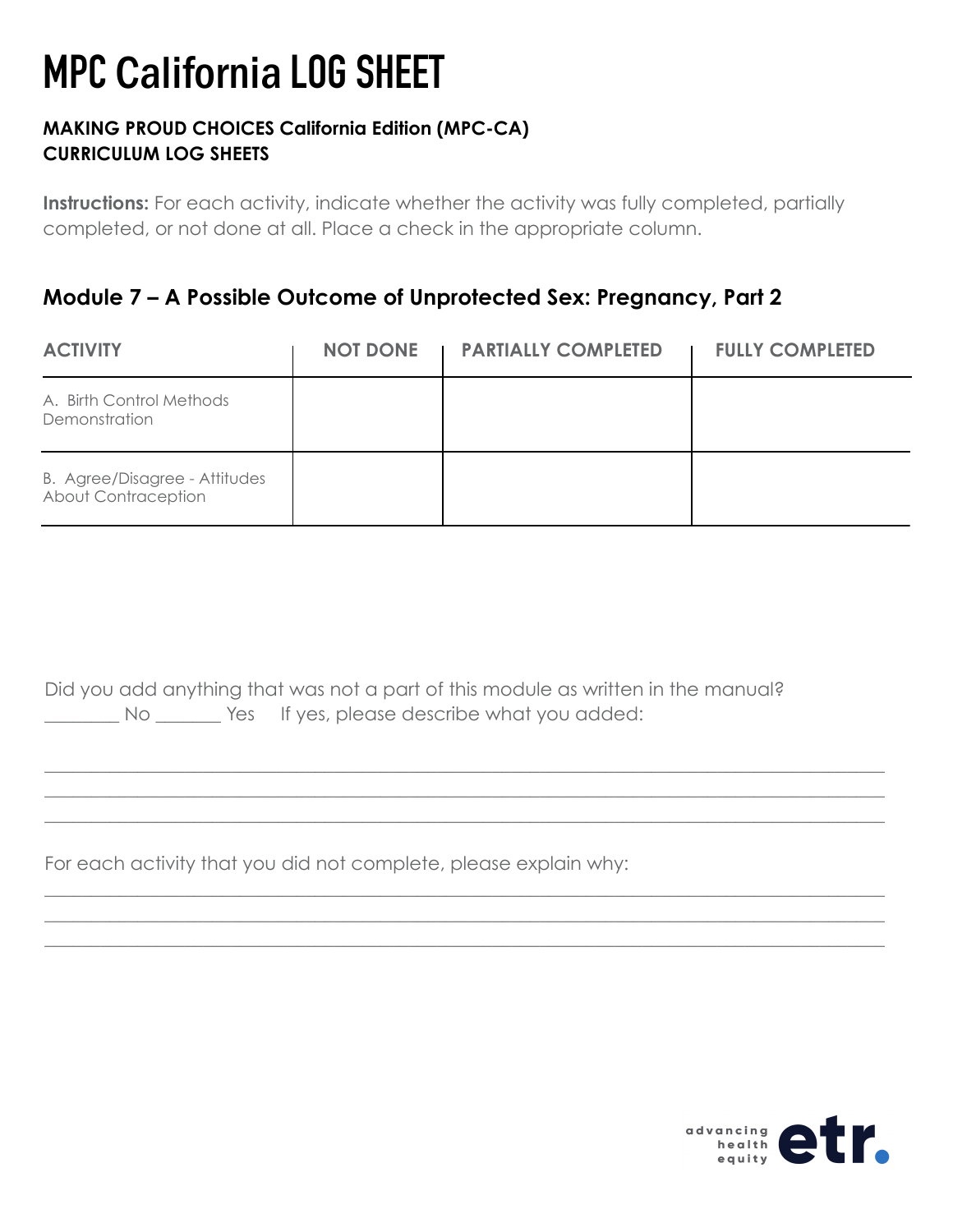### **MAKING PROUD CHOICES California Edition (MPC-CA) CURRICULUM LOG SHEETS**

**Instructions:** For each activity, indicate whether the activity was fully completed, partially completed, or not done at all. Place a check in the appropriate column.

## **Module 8 – Developing Condom Use and Negotiation Skills**

| <b>ACTIVITY</b>                                               | <b>NOT DONE</b> | <b>PARTIALLY COMPLETED</b> | <b>FULLY COMPLETED</b> |
|---------------------------------------------------------------|-----------------|----------------------------|------------------------|
| A. Condom Line-Up                                             |                 |                            |                        |
| <b>B.</b> How to Make Condoms<br>Fun and Pleasurable          |                 |                            |                        |
| C. Barriers to Condom Use/<br>Condom Pros and Cons            |                 |                            |                        |
| D. "What to Say if My Partner<br>Says": Responding to Excuses |                 |                            |                        |
| E. Introduction to SWAT and<br><b>Scripted Roleplays</b>      |                 |                            |                        |

Did you add anything that was not a part of this module as written in the manual? No Wes If yes, please describe what you added:

\_\_\_\_\_\_\_\_\_\_\_\_\_\_\_\_\_\_\_\_\_\_\_\_\_\_\_\_\_\_\_\_\_\_\_\_\_\_\_\_\_\_\_\_\_\_\_\_\_\_\_\_\_\_\_\_\_\_\_\_\_\_\_\_\_\_\_\_\_\_\_\_\_\_\_\_\_\_\_\_\_\_\_\_\_\_\_\_\_\_ \_\_\_\_\_\_\_\_\_\_\_\_\_\_\_\_\_\_\_\_\_\_\_\_\_\_\_\_\_\_\_\_\_\_\_\_\_\_\_\_\_\_\_\_\_\_\_\_\_\_\_\_\_\_\_\_\_\_\_\_\_\_\_\_\_\_\_\_\_\_\_\_\_\_\_\_\_\_\_\_\_\_\_\_\_\_\_\_\_\_ \_\_\_\_\_\_\_\_\_\_\_\_\_\_\_\_\_\_\_\_\_\_\_\_\_\_\_\_\_\_\_\_\_\_\_\_\_\_\_\_\_\_\_\_\_\_\_\_\_\_\_\_\_\_\_\_\_\_\_\_\_\_\_\_\_\_\_\_\_\_\_\_\_\_\_\_\_\_\_\_\_\_\_\_\_\_\_\_\_\_

\_\_\_\_\_\_\_\_\_\_\_\_\_\_\_\_\_\_\_\_\_\_\_\_\_\_\_\_\_\_\_\_\_\_\_\_\_\_\_\_\_\_\_\_\_\_\_\_\_\_\_\_\_\_\_\_\_\_\_\_\_\_\_\_\_\_\_\_\_\_\_\_\_\_\_\_\_\_\_\_\_\_\_\_\_\_\_\_\_\_ \_\_\_\_\_\_\_\_\_\_\_\_\_\_\_\_\_\_\_\_\_\_\_\_\_\_\_\_\_\_\_\_\_\_\_\_\_\_\_\_\_\_\_\_\_\_\_\_\_\_\_\_\_\_\_\_\_\_\_\_\_\_\_\_\_\_\_\_\_\_\_\_\_\_\_\_\_\_\_\_\_\_\_\_\_\_\_\_\_\_ \_\_\_\_\_\_\_\_\_\_\_\_\_\_\_\_\_\_\_\_\_\_\_\_\_\_\_\_\_\_\_\_\_\_\_\_\_\_\_\_\_\_\_\_\_\_\_\_\_\_\_\_\_\_\_\_\_\_\_\_\_\_\_\_\_\_\_\_\_\_\_\_\_\_\_\_\_\_\_\_\_\_\_\_\_\_\_\_\_\_